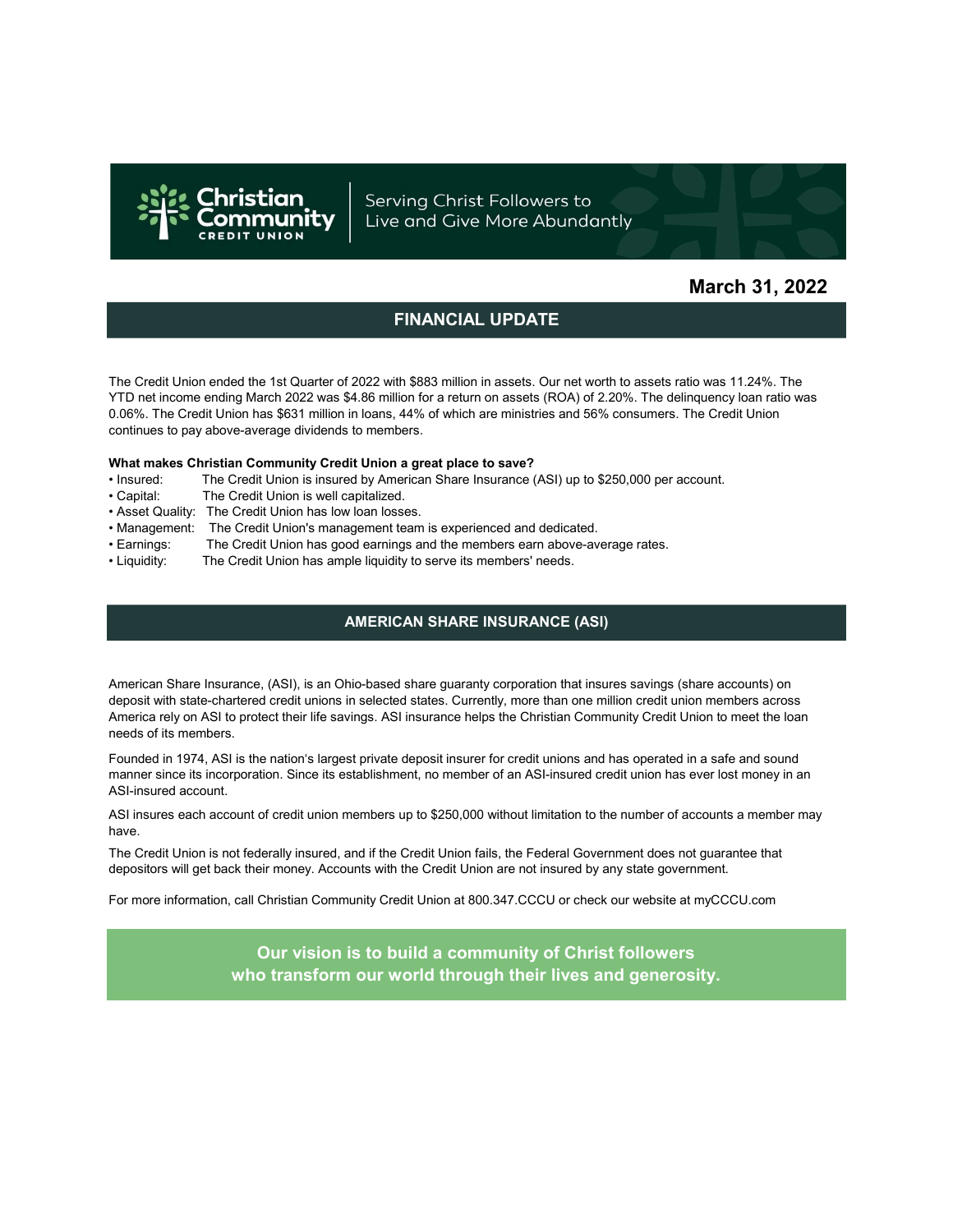

# March 31, 2022

| <b>STATEMENT OF FINANCIAL CONDITION</b>   |               |             |                 |  |  |  |
|-------------------------------------------|---------------|-------------|-----------------|--|--|--|
|                                           | 2020          | 2021        | <b>YTD 2022</b> |  |  |  |
| <b>ASSETS</b>                             |               |             |                 |  |  |  |
| Loans to Members<br>\$                    | 331,066,303   | 350,761,671 | 354,556,957     |  |  |  |
| Ministry & Member Business Loans (Net)    | 258,596,249   | 242,739,958 | 276,610,085     |  |  |  |
| Allowance for Loan Losses                 | (3,204,998)   | (2,475,835) | (2, 455, 135)   |  |  |  |
| Cash and Investments                      | 194,323,266   | 233,267,814 | 216,293,386     |  |  |  |
| Land, Building and Equipment (Net)        | 6,332,983     | 6,090,548   | 5,401,873       |  |  |  |
| <b>ASI Deposit Insurance</b>              | 7,769,219     | 9,140,296   | 9,916,559       |  |  |  |
| <b>Other Assets</b>                       | 7,423,560     | 23,322,329  | 23,076,398      |  |  |  |
| Total Assets \$                           | 802,306,584   | 862,846,782 | 883,400,122     |  |  |  |
|                                           |               |             |                 |  |  |  |
| <b>LIABILITIES</b>                        |               |             |                 |  |  |  |
| <b>Accounts Payable</b><br>\$             | 558,516       | 635,916     | 496,189         |  |  |  |
| Notes Payable                             |               |             |                 |  |  |  |
| <b>Other Liabilities</b>                  | 5,036,045     | 4,936,901   | 5,180,600       |  |  |  |
| <b>Total Liabilities \$</b>               | 5,594,561     | 5,572,817   | 5,676,790       |  |  |  |
|                                           |               |             |                 |  |  |  |
| <b>MEMBER ACCOUNTS</b>                    |               |             |                 |  |  |  |
| Savings Accounts<br>\$                    | 93,285,980    | 106,126,705 | 106,547,022     |  |  |  |
| <b>Money Market Accounts</b>              | 164,375,118   | 217,462,684 | 232,253,631     |  |  |  |
| <b>Share Certificates</b>                 | 203,015,699   | 174,006,398 | 164, 177, 228   |  |  |  |
| <b>Individual Retirement Accounts</b>     | 32,232,188    | 33,401,893  | 33,180,310      |  |  |  |
| <b>Checking Accounts</b>                  | 210, 177, 404 | 231,808,637 | 242,549,781     |  |  |  |
| <b>Total Member Accounts \$</b>           | 703,086,390   | 762,806,316 | 778,707,971     |  |  |  |
|                                           |               |             |                 |  |  |  |
| <b>EQUITY</b>                             |               |             |                 |  |  |  |
| <b>Regular Reserves</b><br>\$             | 34,685,855    | 35,858,507  | 36,221,770      |  |  |  |
| <b>Undivided Earnings</b>                 | 58,939,777    | 58,614,557  | 63,113,462      |  |  |  |
| Unrealized Gain/Loss Afs Security         |               | (5, 415)    | (319, 871)      |  |  |  |
| <b>Total Capital \$</b>                   | 93,625,633    | 94,467,649  | 99,015,361      |  |  |  |
| Total Liabilities, Accounts and Equity \$ | 802,306,584   | 862,846,782 | 883,400,122     |  |  |  |
|                                           |               |             |                 |  |  |  |

| <b>STATEMENT OF INCOME AND EXPENSES</b>   |   |                |                |                 |  |  |
|-------------------------------------------|---|----------------|----------------|-----------------|--|--|
|                                           |   | 2020           | 2021           | <b>YTD 2022</b> |  |  |
| Income                                    | S | 29,143,373     | 28,125,191     | 7,265,261       |  |  |
| <b>Operating Expenses</b>                 |   | (21, 206, 765) | (23, 674, 240) | (6,334,210)     |  |  |
| Non Operating Income(Expense)             |   | (104, 076)     | 3.550          | 4,625,908       |  |  |
| Dividend and Interest Expense             |   | (5, 152, 221)  | (3,607,070)    | (694, 791)      |  |  |
| Net to Reserves and Undivided Earnings \$ |   | 2,680,312      | 847,431        | 4,862,168       |  |  |